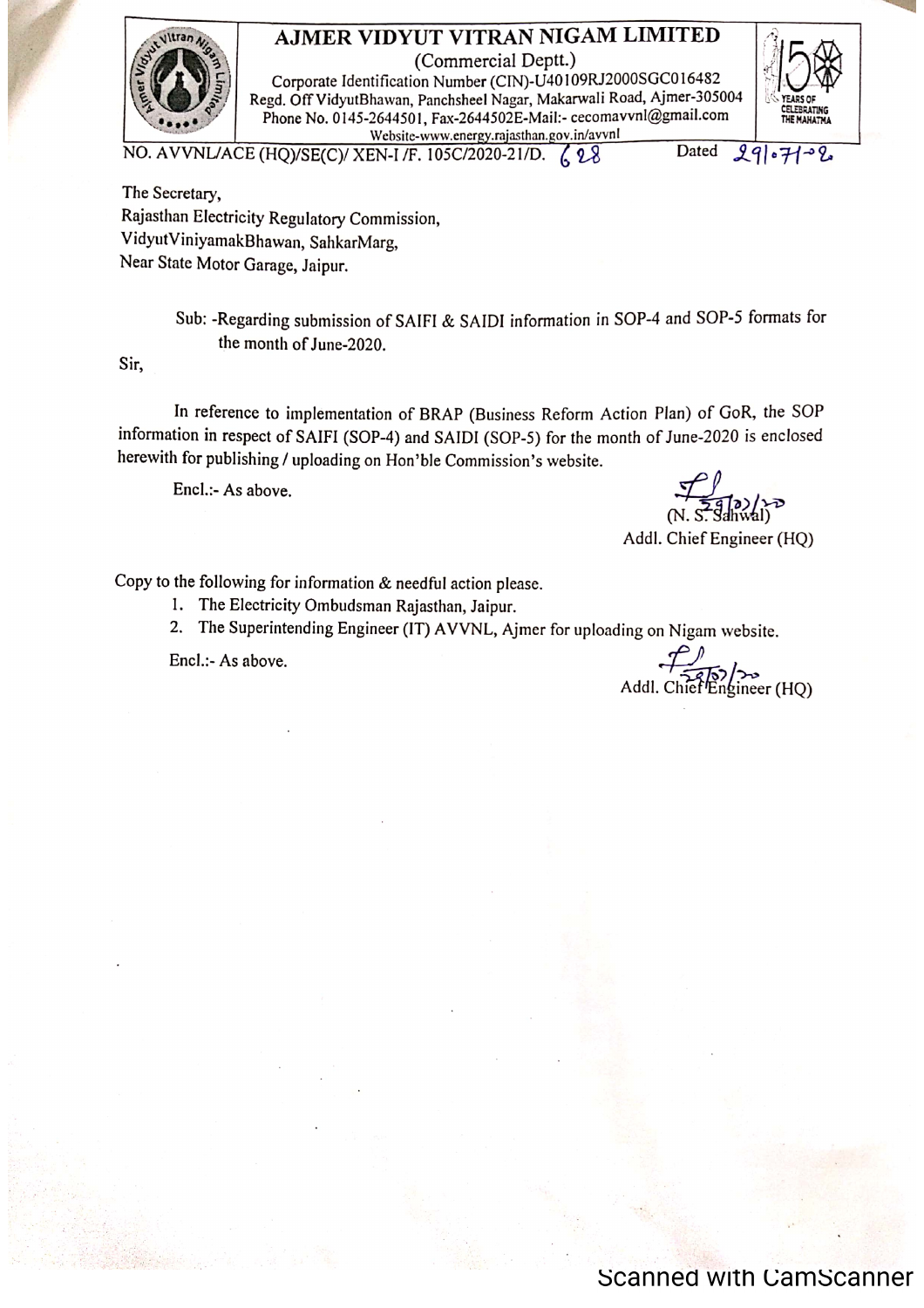## **Reliability Indices System Average interruption Frequency Index (SAIFI)**

## **Name of Licensee:-Ajmer Discom**

**SOP-4 For the month June-2020**

| S.No.          | Name of Circle     | <b>Total number of</b><br>consumers served<br>(1) | Total number of sustained<br>interruptions to<br>consumers (2) | SAIFI = $(2) / (1)$ (Number of<br>interruptions/consumer) | Target specified by the<br>Commission |
|----------------|--------------------|---------------------------------------------------|----------------------------------------------------------------|-----------------------------------------------------------|---------------------------------------|
| $\mathbf{1}$   | AJMER (ACC)        | 367144                                            | 3567211                                                        | 9.72                                                      |                                       |
| $\overline{c}$ | AJMER (ADC)        | 270349                                            | 2421271                                                        | 8.96                                                      |                                       |
| 3              | <b>BHILWARA</b>    | 541236                                            | 4148493                                                        | 7.66                                                      |                                       |
| $\overline{4}$ | <b>CHITTORGARH</b> | 356415                                            | 1229783                                                        | 3.45                                                      |                                       |
| $5\phantom{.}$ | <b>UDAIPUR</b>     | 664647                                            | 2899982                                                        | 4.36                                                      |                                       |
| 6              | <b>BANSWARA</b>    | 300096                                            | 1283569                                                        | 4.28                                                      |                                       |
| 7              | <b>NAGAUR</b>      | 637378                                            | 2428732                                                        | 3.81                                                      |                                       |
| 8              | <b>SIKAR</b>       | 634424                                            | 2452397                                                        | 3.87                                                      |                                       |
| 9              | JHUNJHUNU          | 513781                                            | 1753978                                                        | 3.41                                                      |                                       |
| 10             | RAJASAMAND         | 281198                                            | 1713875                                                        | 6.09                                                      |                                       |
| 11             | <b>DUNGARPUR</b>   | 319748                                            | 976635                                                         | 3.05                                                      |                                       |
| 12             | PRATAPGARH         | 188194                                            | 803520                                                         | 4.27                                                      |                                       |
|                | <b>Total</b>       | 5074610                                           | 25679446                                                       | 5.06                                                      |                                       |